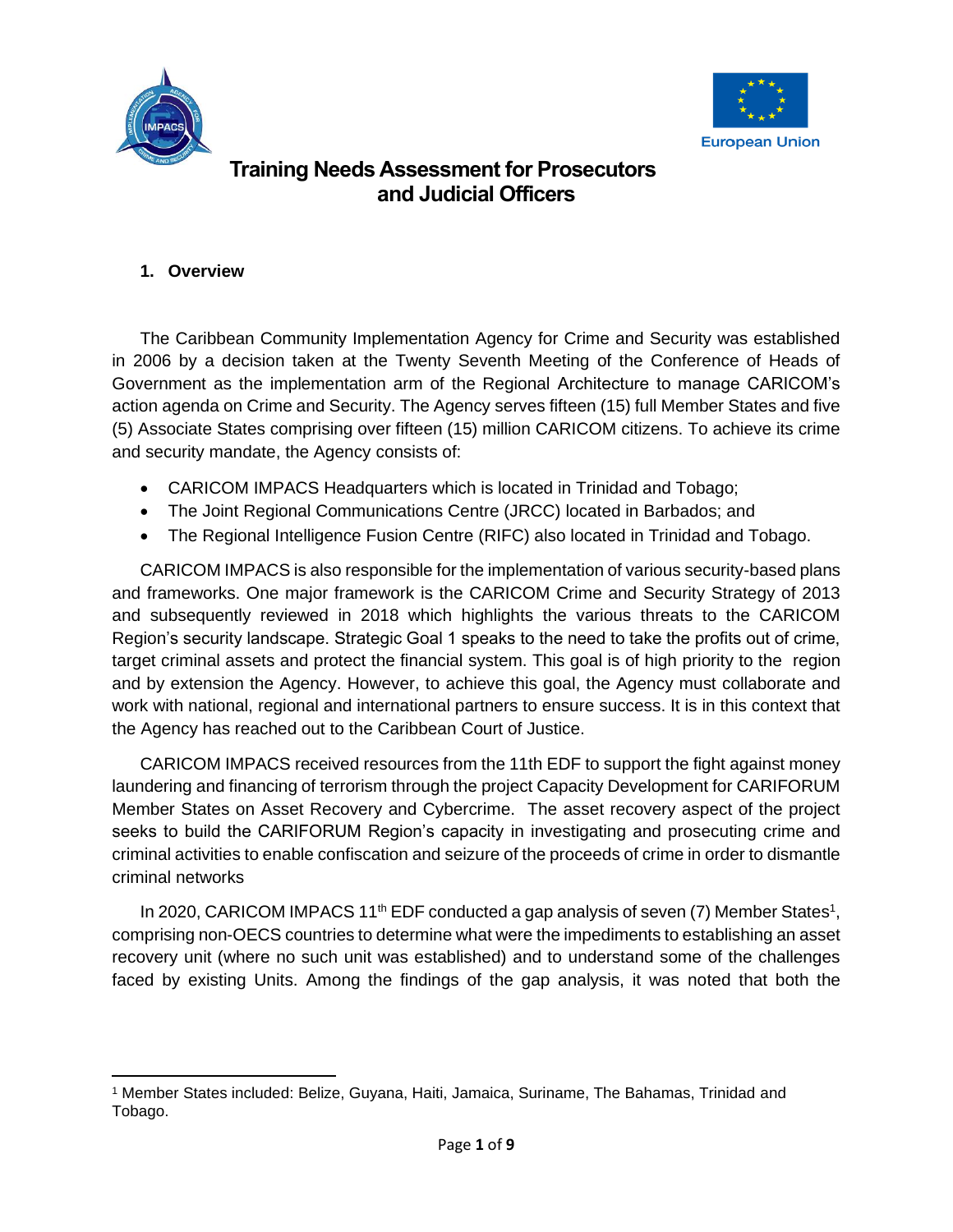



investigative and prosecutorial agencies were not collectively working to ensure effective asset recovery<sup>2</sup>.

In addition to the findings in the Gap Analysis Report, Member States were asked in one of the training sessions to indicate what were some of the major barriers faced in the successful recovery of assets. Among those stated, they noted that the following:

- a. Lack of skilled practitioners with knowledge and experience of asset recovery
- b. Inexperience in joint working, particularly between Law Enforcement Agencies and prosecutors
- c. Lack of experienced Judicial Officers
- d. Lack of investment and political will
- e. Delays in the Criminal Justice System<sup>3</sup>

As identified, one of the major impediments to effect asst recovery is inexperienced judicial officers and prosecutors. To fill this gap, this project will conduct a further needs assessment into what are the gaps in training and challenges experienced by prosecutors and judicial officers to develop a successful training programme.

### **2. Purpose**

The purpose of this training needs assessment is to understand the training needs and gaps of prosecutors and judicial officers to deliver cases in financial crimes.

### **3. Aim:**

The overall aim of this project component is the "Enhanced capacity of judicial officers to prosecute/deliver judgements on criminal cases involving financial crimes". However, the aim of this training needs assessment is to understand the training needs of prosecutors and judicial officers in order to design appropriate and fit for purpose training courses.

### **4. Objectives:**

- To enhance prosecution and judgments that facilitate Asset recovery in the region, and
- To build capacity in prosecuting Financial Crimes.

<sup>&</sup>lt;sup>2</sup> Asset Recovery Gap Analysis, CARICOM IMPACS 11<sup>th</sup> EDF, p. 62

<sup>&</sup>lt;sup>3</sup> Final Report: Technical Assistance to Establish Asset Recovery Units through Funding from the 11<sup>th</sup> European Development Fund (11<sup>th</sup> EDF), CARICOM IMPACS, October 2020, p. 15.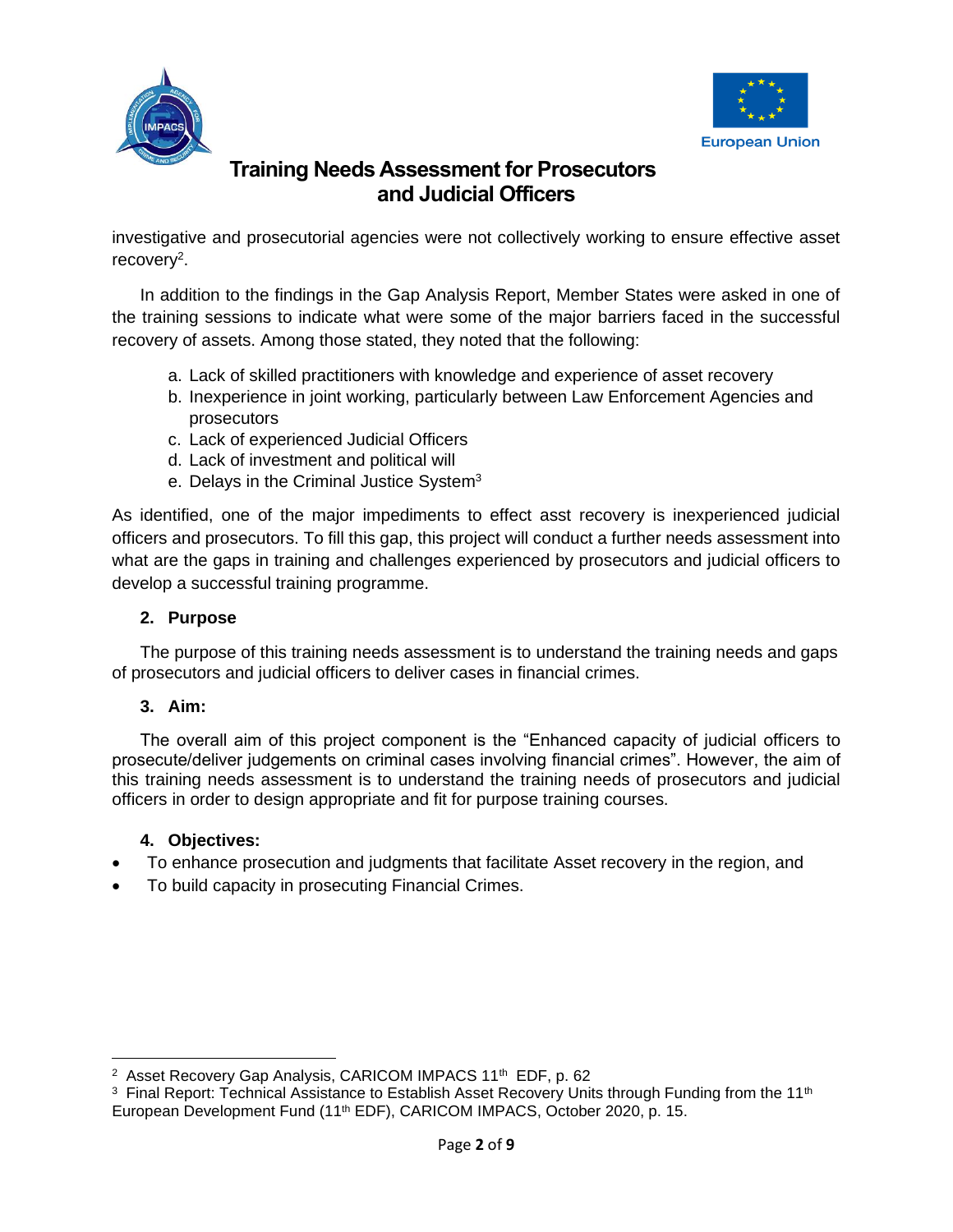



**Figure 1** Sample Institutional Training Needs Assessment.

| NOTE: This Training Needs Assessment comprise seven (7) sections with a total of 36         |            |                                                                   |                                      |                          |                    |                                                   |
|---------------------------------------------------------------------------------------------|------------|-------------------------------------------------------------------|--------------------------------------|--------------------------|--------------------|---------------------------------------------------|
| questions. The estimated time to complete this survey is 30 minutes.                        |            |                                                                   |                                      |                          |                    |                                                   |
|                                                                                             | A. Profile |                                                                   |                                      |                          |                    |                                                   |
| <b>Country</b><br>1.                                                                        |            |                                                                   |                                      |                          |                    |                                                   |
|                                                                                             |            |                                                                   |                                      |                          |                    |                                                   |
| 2.<br><b>Department</b>                                                                     | Prosecutor | Magistracy<br>(Judge of<br>Parish or<br><b>District</b><br>Court) | High<br>Court<br>(Criminal<br>Bench) | High<br>Court<br>(Civil) | Appellate<br>Court | Other<br>(Specify<br>E.g<br>Master,<br>Registrar) |
| 3.<br>Number of<br><b>Staff</b><br>involved in<br><b>Financial</b><br><b>Crime</b><br>Cases | $1 - 5$    | $6 - 10$                                                          | $11 - 20$                            | 20-30                    | $31+$              |                                                   |

| <b>B.</b>                                                                                                                                                              | Prior Training/ Sensitization in Financial Crimes (Anti-money Laundering,              |           |            |  |  |  |  |
|------------------------------------------------------------------------------------------------------------------------------------------------------------------------|----------------------------------------------------------------------------------------|-----------|------------|--|--|--|--|
|                                                                                                                                                                        | Proceeds of Crimes, Asset Recovery (Civil and Criminal), Terrorist Financing and other |           |            |  |  |  |  |
| related financial crimes.                                                                                                                                              |                                                                                        |           |            |  |  |  |  |
| 4.<br>Do your<br>Officers have<br>specialized<br>certification(s)<br>in Financial<br>Crimes?<br>Examples<br><b>ACAMS</b> or<br>university<br>courses or<br>programmes. | Yes                                                                                    | <b>No</b> | Don't Know |  |  |  |  |
| If yes, please<br>5.<br>state how<br>many<br>persons.                                                                                                                  |                                                                                        |           |            |  |  |  |  |
| 6.<br>Have your<br><b>Officers</b><br>participated in                                                                                                                  | Yes                                                                                    | <b>No</b> | Don't Know |  |  |  |  |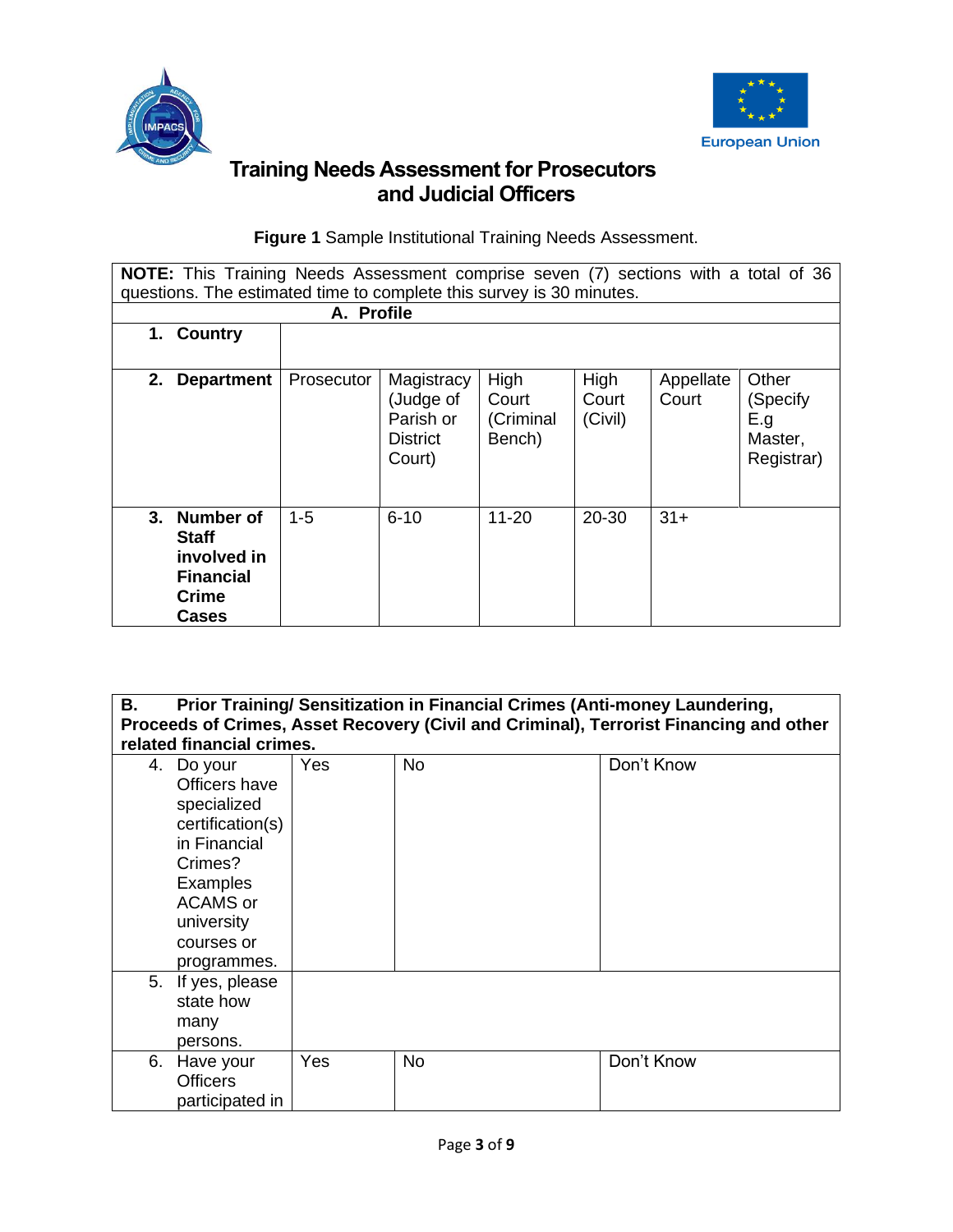



| В. | Prior Training/ Sensitization in Financial Crimes (Anti-money Laundering,<br>Proceeds of Crimes, Asset Recovery (Civil and Criminal), Terrorist Financing and other |            |                 |          |            |           |           |
|----|---------------------------------------------------------------------------------------------------------------------------------------------------------------------|------------|-----------------|----------|------------|-----------|-----------|
|    | related financial crimes.                                                                                                                                           |            |                 |          |            |           |           |
|    | financial                                                                                                                                                           |            |                 |          |            |           |           |
|    | crime training                                                                                                                                                      |            |                 |          |            |           |           |
|    | sessions?                                                                                                                                                           |            |                 |          |            |           |           |
|    | 7. If yes, please                                                                                                                                                   |            |                 |          |            |           |           |
|    | state types.                                                                                                                                                        |            |                 |          |            |           |           |
| 8. | Over the past                                                                                                                                                       | $1 - 30$   | 31-90           | 91-150   | $150+$     |           |           |
|    | 2 years,                                                                                                                                                            |            |                 |          |            |           |           |
|    | approximately                                                                                                                                                       |            |                 |          |            |           |           |
|    | how many                                                                                                                                                            |            |                 |          |            |           |           |
|    | hours of                                                                                                                                                            |            |                 |          |            |           |           |
|    | financial                                                                                                                                                           |            |                 |          |            |           |           |
|    | crime training                                                                                                                                                      |            |                 |          |            |           |           |
|    | or<br>sensitization                                                                                                                                                 |            |                 |          |            |           |           |
|    | have Officers                                                                                                                                                       |            |                 |          |            |           |           |
|    | participated                                                                                                                                                        |            |                 |          |            |           |           |
|    | in?                                                                                                                                                                 |            |                 |          |            |           |           |
|    |                                                                                                                                                                     |            |                 |          |            |           |           |
|    |                                                                                                                                                                     |            |                 |          |            |           |           |
| 9. | Please tick                                                                                                                                                         | Anti-      | <b>Proceeds</b> | Asset    | Asset      | Terrorist | Other     |
|    | the areas of                                                                                                                                                        | money      | of Crime        | Recovery | Recovery   | Financing | (Specify) |
|    | training and                                                                                                                                                        | Laundering |                 | (Civil)  | (Criminal) |           |           |
|    | specify the                                                                                                                                                         |            |                 |          |            |           |           |
|    | focus of the                                                                                                                                                        |            |                 |          |            |           |           |
|    | training.                                                                                                                                                           |            |                 |          |            |           |           |
|    |                                                                                                                                                                     |            |                 |          |            |           |           |
|    |                                                                                                                                                                     |            |                 |          |            |           |           |
|    |                                                                                                                                                                     |            |                 |          |            |           |           |
|    |                                                                                                                                                                     |            |                 |          |            |           |           |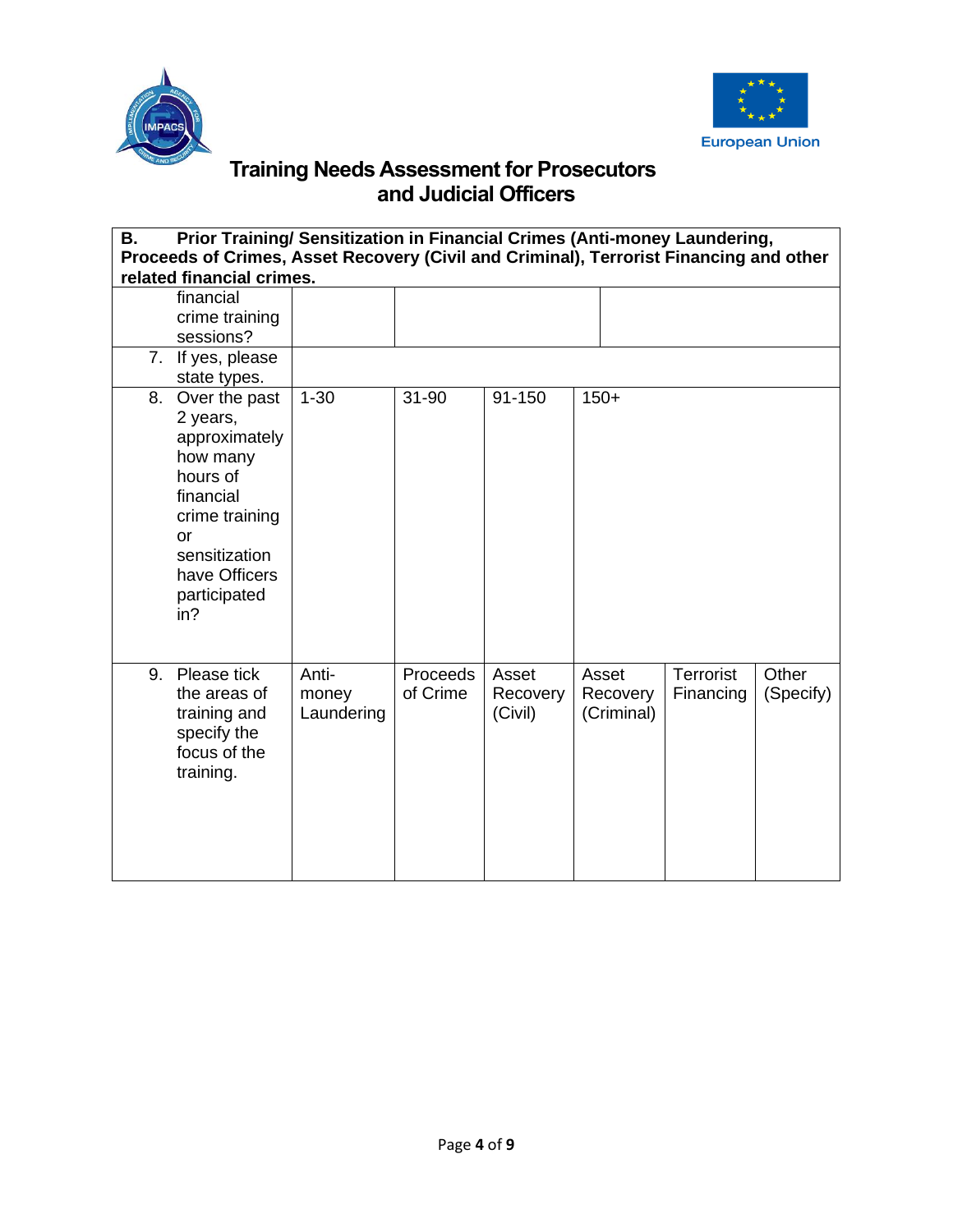



| <b>C. Training Needs</b>                                                         |                          |                        |                                          |                                      |  |  |
|----------------------------------------------------------------------------------|--------------------------|------------------------|------------------------------------------|--------------------------------------|--|--|
| Please indicate areas of<br>training need by ticking<br>the appropriate box(es). | i. Assessing<br>Evidence | ii. Case<br>Management | iii. Decision<br>Making and<br>Judgement | iv. Other<br>(Specify)E.g<br>Meeting |  |  |
|                                                                                  |                          |                        |                                          | disclosure<br>obligations.           |  |  |
| 10. Predicate Offices                                                            |                          |                        |                                          |                                      |  |  |
| to Money<br>Laundering                                                           |                          |                        |                                          |                                      |  |  |
| 11. Predicate Offices                                                            |                          |                        |                                          |                                      |  |  |
| to terrorist                                                                     |                          |                        |                                          |                                      |  |  |
| financing                                                                        |                          |                        |                                          |                                      |  |  |
| 12. Standalone money                                                             |                          |                        |                                          |                                      |  |  |
| laundering offence                                                               |                          |                        |                                          |                                      |  |  |
| 13. Standalone                                                                   |                          |                        |                                          |                                      |  |  |
| terrorist financing                                                              |                          |                        |                                          |                                      |  |  |
| offences<br>14. Disclosure Orders                                                |                          |                        |                                          |                                      |  |  |
| (account                                                                         |                          |                        |                                          |                                      |  |  |
| monitoring,                                                                      |                          |                        |                                          |                                      |  |  |
| production,                                                                      |                          |                        |                                          |                                      |  |  |
| customer                                                                         |                          |                        |                                          |                                      |  |  |
| information etc)-                                                                |                          |                        |                                          |                                      |  |  |
| other investigative                                                              |                          |                        |                                          |                                      |  |  |
| orders such as                                                                   |                          |                        |                                          |                                      |  |  |
| search warrants.                                                                 |                          |                        |                                          |                                      |  |  |
| 15. Restraint Orders<br>(account freezing,                                       |                          |                        |                                          |                                      |  |  |
| seizure of cash,                                                                 |                          |                        |                                          |                                      |  |  |
| property freezing),                                                              |                          |                        |                                          |                                      |  |  |
| variation of these                                                               |                          |                        |                                          |                                      |  |  |
| orders.                                                                          |                          |                        |                                          |                                      |  |  |
| 16. Confiscation                                                                 |                          |                        |                                          |                                      |  |  |
| Orders                                                                           |                          |                        |                                          |                                      |  |  |
| 17. How to prepare                                                               |                          |                        |                                          |                                      |  |  |
| the defendant's<br>statement of                                                  |                          |                        |                                          |                                      |  |  |
| information                                                                      |                          |                        |                                          |                                      |  |  |
| 18. Interim receiving                                                            |                          |                        |                                          |                                      |  |  |
| orders                                                                           |                          |                        |                                          |                                      |  |  |
| 19. Unexplained                                                                  |                          |                        |                                          |                                      |  |  |
| wealth orders                                                                    |                          |                        |                                          |                                      |  |  |
| 20. Cooperation                                                                  |                          |                        |                                          |                                      |  |  |
| requests and                                                                     |                          |                        |                                          |                                      |  |  |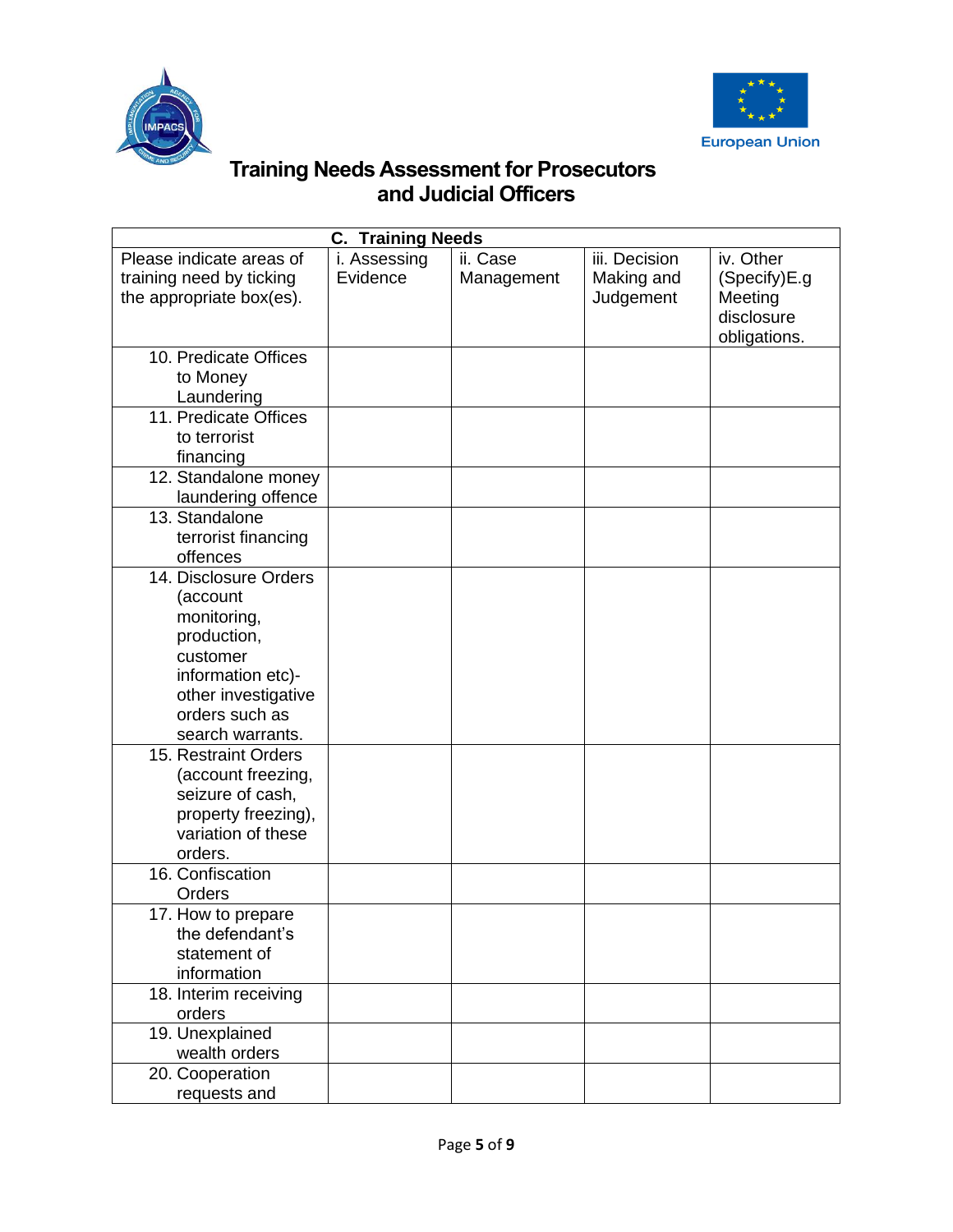



| <b>C. Training Needs</b>                                                         |                          |                        |                                          |                                                                    |  |  |  |
|----------------------------------------------------------------------------------|--------------------------|------------------------|------------------------------------------|--------------------------------------------------------------------|--|--|--|
| Please indicate areas of<br>training need by ticking<br>the appropriate box(es). | i. Assessing<br>Evidence | ii. Case<br>Management | iii. Decision<br>Making and<br>Judgement | iv. Other<br>(Specify)E.g<br>Meeting<br>disclosure<br>obligations. |  |  |  |
| mutual legal                                                                     |                          |                        |                                          |                                                                    |  |  |  |
| assistance                                                                       |                          |                        |                                          |                                                                    |  |  |  |
| 21. Fraud/larceny/theft                                                          |                          |                        |                                          |                                                                    |  |  |  |
| cases                                                                            |                          |                        |                                          |                                                                    |  |  |  |
| 22. Other (Specify)                                                              |                          |                        |                                          |                                                                    |  |  |  |

| Delivery of Training and Sensitization (Note that due to COVID-19 Training<br>D.<br>sessions may be delivered virtually) |  |                |                |                         |   |
|--------------------------------------------------------------------------------------------------------------------------|--|----------------|----------------|-------------------------|---|
|                                                                                                                          |  | $\overline{2}$ | $\overline{3}$ |                         |   |
| 1-Most preferred                                                                                                         |  |                |                | $\overline{\mathbf{4}}$ | 5 |
| 5- least preferred                                                                                                       |  |                |                |                         |   |
| 23. Lectures                                                                                                             |  |                |                |                         |   |
| 24. Seminars/                                                                                                            |  |                |                |                         |   |
| workshop                                                                                                                 |  |                |                |                         |   |
| 25. Role play                                                                                                            |  |                |                |                         |   |
| 26. Working                                                                                                              |  |                |                |                         |   |
| groups on                                                                                                                |  |                |                |                         |   |
| specific                                                                                                                 |  |                |                |                         |   |
| areas of                                                                                                                 |  |                |                |                         |   |
| concern.                                                                                                                 |  |                |                |                         |   |
| E.g.                                                                                                                     |  |                |                |                         |   |
| 27. Peer to peer                                                                                                         |  |                |                |                         |   |
| exchange                                                                                                                 |  |                |                |                         |   |
| 28. Use of a                                                                                                             |  |                |                |                         |   |
| manual                                                                                                                   |  |                |                |                         |   |
| 29. Use of                                                                                                               |  |                |                |                         |   |
| <b>Templates</b>                                                                                                         |  |                |                |                         |   |
| including                                                                                                                |  |                |                |                         |   |
| Checklist for                                                                                                            |  |                |                |                         |   |
| <b>Prosecutors</b>                                                                                                       |  |                |                |                         |   |
| or Judicial                                                                                                              |  |                |                |                         |   |
| Officers.                                                                                                                |  |                |                |                         |   |
| 30. Use of Case                                                                                                          |  |                |                |                         |   |
| <b>Studies</b>                                                                                                           |  |                |                |                         |   |
| 31. Other                                                                                                                |  |                |                |                         |   |
| (Specify)                                                                                                                |  |                |                |                         |   |
|                                                                                                                          |  |                |                |                         |   |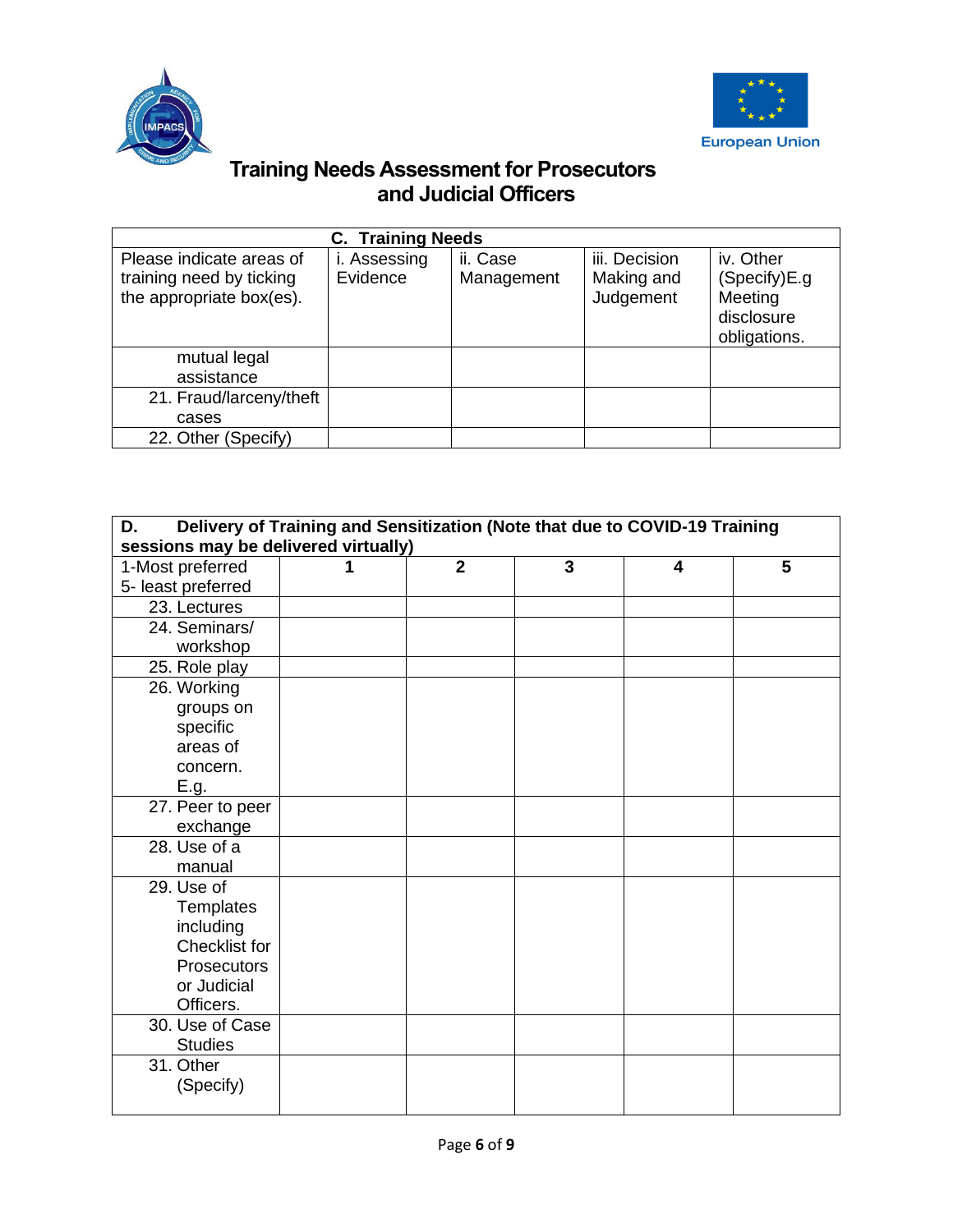



| Delivery of Training and Sensitization (Note that due to COVID-19 Training<br>sessions may be delivered virtually) |  |  |  |  |  |
|--------------------------------------------------------------------------------------------------------------------|--|--|--|--|--|
| 1-Most preferred<br>5- least preferred                                                                             |  |  |  |  |  |
|                                                                                                                    |  |  |  |  |  |

| <b>Priority</b><br>Е.                                                                        |  | J |  |
|----------------------------------------------------------------------------------------------|--|---|--|
| <b>Areas</b>                                                                                 |  |   |  |
| 32. In order of<br>preference,<br>state the<br>top four<br>areas of<br>training<br>priority. |  |   |  |

|                                                                                                                                                                       | F. Participation as Trainer |           |  |  |  |
|-----------------------------------------------------------------------------------------------------------------------------------------------------------------------|-----------------------------|-----------|--|--|--|
| 33. Do you have any<br>Officers who may<br>have specialized<br>training, knowledge<br>and/ or experience in<br>any of the areas<br>identified in sections<br>C and D? | <b>YES</b>                  | <b>NO</b> |  |  |  |
| 34. If yes, please indicate<br>the area (s) of<br>expertise.                                                                                                          |                             |           |  |  |  |
| 35. Would that Officer (s)<br>be willing to partner to<br>facilitate training<br>sessions?                                                                            | <b>YES</b>                  | <b>NO</b> |  |  |  |
| 36. If yes, kindly indicate<br>the name and contact<br>information of<br>potential trainers.                                                                          |                             |           |  |  |  |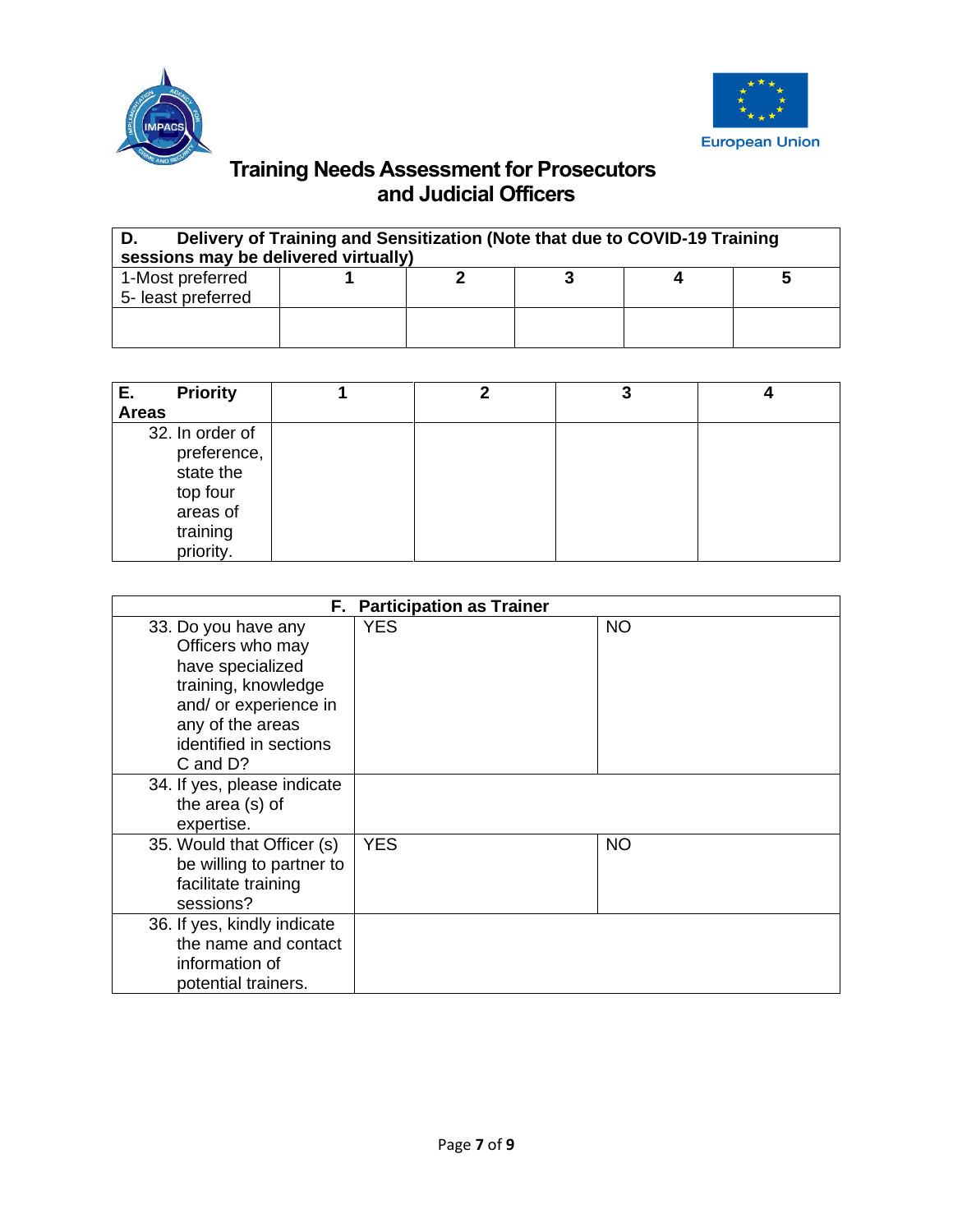



| <b>G. Any other Comments</b>                                                              |  |  |  |  |
|-------------------------------------------------------------------------------------------|--|--|--|--|
| 37. Please include any other comments<br>which may be relevant to your training<br>needs. |  |  |  |  |